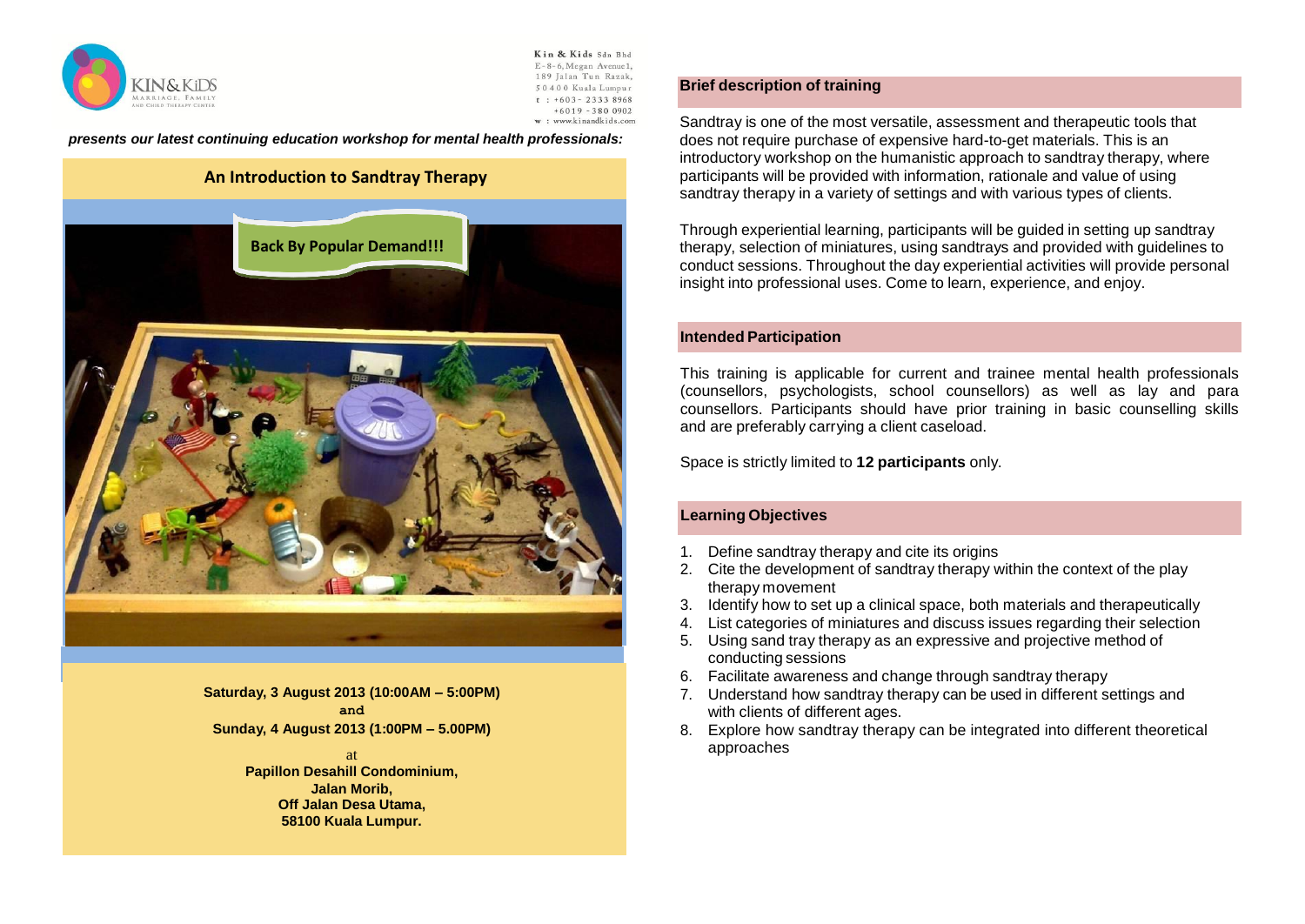## **Tentative workshop schedule**

# **Day 1 (3 Aug, 2013)**

| 9.30am             | Registration                                            |
|--------------------|---------------------------------------------------------|
| 10.00am            | Introduction                                            |
| 10.15am            | History, elements, figurines                            |
| 10.45am            | Sandtray in therapy across lifespan, type of clients,   |
|                    | When to use sandtray therapy                            |
| 11.15am            | Tea break                                               |
| 11.30am            | Conducting a sandtray therapy session                   |
|                    | Explore sandtray, process, dynamics                     |
| 12.30am            | Lunch (on your own)                                     |
| 1.30 <sub>pm</sub> | Experiential sandtray session                           |
| 2.30pm             | Life supervision, process experience - therapist/client |
| 4.00pm             | Tea break                                               |
| 4.15pm             | Humanistic theory of change, awareness                  |
| 4.45pm             | Video Segment - the adult client                        |
| 5.00pm             | End of Day 1                                            |

# **Day 2 (4 Aug, 2013)**

- 1.00pm Integration of sand tray therapy into different theoretical approaches
- 1.30pm Case study the unspoken
- 1.45pm Video Segment the child client
- 2.00pm Experiential sandtray session 2
- 2.30pm Life supervision and tea break
- 4.00pm Group and family sand tray
- 4 5.00pm Feedback and End of Day 2



## **Registration**

Workshop Fee is **RM400.00** per participant.

Get a **10% discount** with early bird registration before 15 July 2013 or if you are a student (with proof of part/full-time status)**.**

All payments to be made by check issued to "**Kin & Kids Sdn. Bhd.**" or by cash or by direct bank deposit to our CIMB account (# 1428 0005 6790 56 ). Please inform us when you have made payment, as reservation for a place in this workshop will only be confirmed after we acknowledge receipt of your payment.

**Note:** Due to the popularity of our workshops and the limited space available, all reservations pending payment will automatically be released after **24 hours** unless we receive proof of payment. Therefore, please inform us when you have made payment as **your registration for this workshop will only be confirmed after we acknowledge receipt of your payment.**

# **Cancellation/RefundPolicy**

Cancellations must be received in writing seven days prior to the conference to receive a refund, and are subject to a **RM25.00** processing fee. No refunds will be made after 25 July 2013, although a registered participant who is unable to attend is allowed to send a replacement subject to a **RM5.00** processing fee.

If you have any further enquiries, please send an email to *[chitra@kinandkids.com](mailto:chitra@kinandkids.com)* with the subject heading "Sand Tray Workshop" or contact us at 019-3800902.

Important Disclaimer: The workshop will be cancelled if we have less than 8 participants registered and all registered participants will receive a full refund.